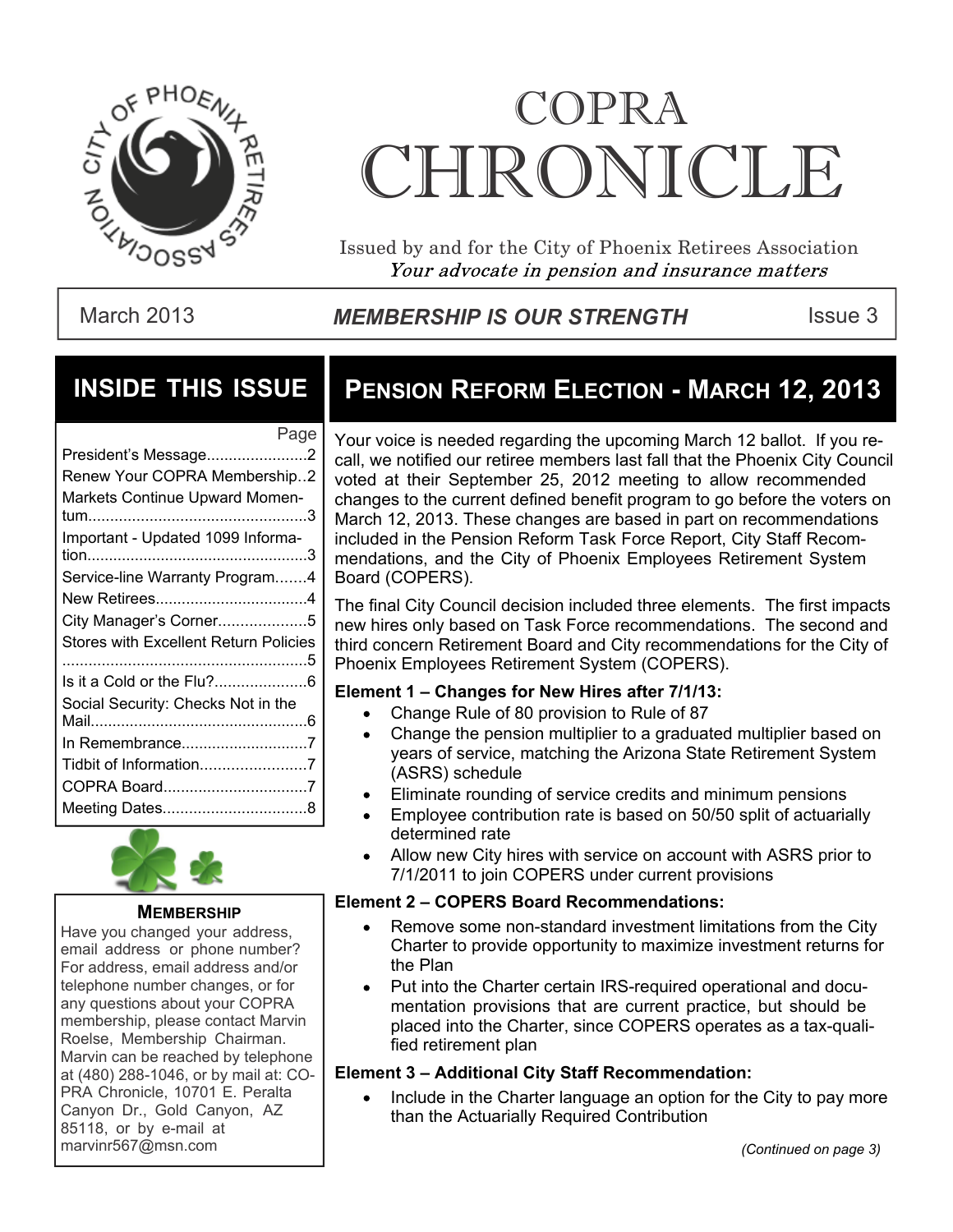# **PRESIDENT'S MESSAGE**



Hi everyone:

I have been receiving more than just a few calls from current retirees and fellow CO-PRA members over the past several weeks regarding the upcoming March 12th ballot taking place in Phoenix. Many of the questions have centered on "what are your recommendations regarding the ballot measures?" As all of you know, we tried to keep you updated throughout 2011 - during the time that the Pension Reform Task Force was working - until final recommendations were agreed upon in December of that year. A full report from the committee, including their recommendations, was subsequently submitted to the Mayor and City Council in early 2012. An abstract form of this report was reported in the Chronicle. During the remainder of 2012, the

City Council took into consideration the report recommendations, the pension reform activity at the State of Arizona, City staff recommendations, and what the Council felt could be legally done while recognizing the limitations set forth in the State Constitution regarding any changes to public pension systems that could impact existing employees.

The March 12th ballot measure is the result of the Council decisions that were made on September 25, 2012. In this month's Chronicle, you will find a more detailed explanation of those decisions and what the citizens of Phoenix will be voting on in this upcoming election. In reference to this election and any City elections that have been held previously, COPRA has remained neutral as an organization. However, it is no secret that I was asked by the Mayor to serve on the Task Force and participated in the process which included having a voice regarding the committee's recommendations. Part of the Task Force's recommendations related to future City employees and is included on this ballot. This election also includes other elements that were not part of the Task Force study, but address recommendations of the COPERS Board and City Staff.

The bottom line on all of this is that you must decide what you think is the most appropriate way to vote. In many of my previous President's Messages in the Chronicle, I have tried to describe the importance of considering some changes to the pension system in the future. Should this measure pass, City employees hired on or after July 1, 2013 will be required to contribute a higher percentage of their salary into the pension system than current or new employees hired prior to that date. The pension rules that determine when those new employees can retire and the income information that is used to calculate retirement payments will also be different.

*(Continued on page 4)*



#### **A REMINDER FROM THE LEPRECHAUN... RENEW YOUR COPRA MEMBERSHIP NOW!!!**

**Please check the mailing label on this Chronicle for the "Dues Paid Thru:" year. If the "Dues Paid Thru:" year is "2012", you should renew your COPRA membership now!**

As a retiree, it is important that you stay abreast of events happening in the City that may have an impact on your benefits and the retirement fund. Please renew your membership today. As our motto on the front page of the Chronicle says, "Membership is Our Strength."

If you receive the COPRA Chronicle by email which doesn't have a mailing label, you should have received an email in December advising you of the status of your COPRA membership.

COPRA membership dues are \$10.00 annually. The dues special is still available so if you pay dues for 4 years (\$40.00), you get credit for 5 years. To renew your COPRA membership, send a check payable to "COPRA" to the following address:

> COPRA % Marvin Roelse 10701 East Peralta Canyon Drive Gold Canyon, AZ 85118-5130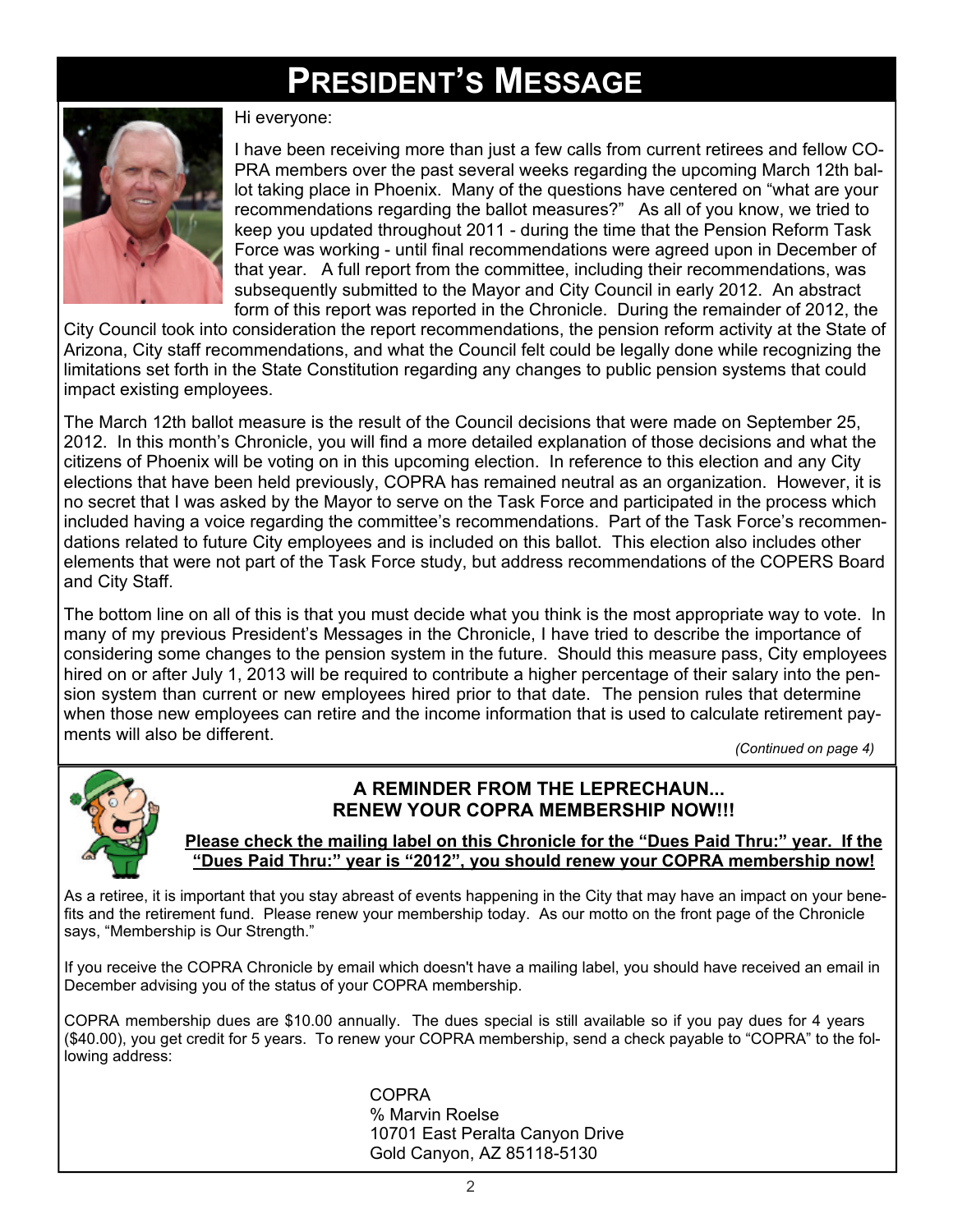# **MARKETS CONTINUE UPWARD MOMENTUM**

The markets began the new year where they left off in 2012: Moving generally upward. The Dow Jones Industrial Average closed the year at 13,904.14, a gain of about 13 percent. By Feb. 1, the Dow cleared 14,000 for the first time in five years. Of course, there was – and continues to be – a lot of short-term up-and-down movement. That's typical of the markets, regardless of longer term trends. And it's prudent to remember that past performance is no guarantee of future results. Trends can change quickly.

Nationwide Retirement Solutions, the administrator of the city's 457 and 401(a) Plans, has Plan Service Representatives you can turn to for investment knowledge and historical perspective. Representatives cannot tell you what to invest in; that's a conversation for you and your investment advisor. However, they do provide investment education and can help you understand the benefits and features of the city's Plans.

Nationwide's Representatives are available to meet one-on-one with employees and retirees. A series of retirement education classes are available to employees through the city's *Employee Training and Development Catalog.* Retirement planning tips, tools, articles, and forms are available to all participants in the Plans on Nationwide's website for the city's Plans, [phoenixdcp.com](http://phoenixdcp.com). For more information or to make a one-on-one appointment with a Plan Service Representative, call Nationwide's office in Phoenix at 602.266.2733.

Nationwide Plan Service Representatives are Registered Representatives of Nationwide Investment Services Corporation, Member FINRA. In Michigan only, Nationwide Investment Svcs. Corporation.

©2013, Nationwide Retirement Solutions. Nationwide, the Nationwide Framemark and *On Your Side* are service marks of Nationwide Mutual Insurance Company.

NRM-9073AZ-PX.1 (03/2013)

# **PENSION REFORM ELECTION - MARCH 12, 2013 (CONTINUED)**

 *(Continued from page 1)*

Though the March 12 ballot measure does not affect retirees or current City employees, if passed, it will affect new City employees hired after July 2013. It is estimated that these changes will save the City and taxpayers almost \$600 million dollars over the next 25 years.

So, please remember to either submit your early ballot or go to the polls on March 12 and vote on this important ballot proposition. For this election, the City will be using voting centers vs. traditional polling places. Information will be available at various voting centers around the City for several days preceding the election. Please visit the City Clerk's website [phoenix.gov/cityclerk/services/electinfo/electspcl.html](http://phoenix.gov/cityclerk/services/electinfo/electspcl.html) for additional information.

### **IMPORTANT - UPDATED 1099 INFORMATION**

The City Finance Department has mailed postcards to all COPERS retirees regarding corrected 1099Rs. Your 2012 1099R was made available to you - either on paper or online in the eCHRIS system. A print format issue on the 1099R form needs to be brought to your attention. Box 2a "taxable amount" was originally showing \$0.00 but this box should be blank. To alleviate confusion, a newly revised 1099R form, with box 2a left blank, is now available on the eCHRIS system. Please utilize this revised 1099R when preparing your 2012 return.

If you would like a new 1099R printed, please log on to eCHRIS at [http://employee.phoenix.gov/hr.](http://employee.phoenix.gov/hr) From the Main Menu, navigate to the Self Serve Menu > Payroll and Compensation > View 1099 Forms.

If you have any questions, need printing assistance, or need to have a new 1099R mailed to you, please contact Central Payroll at 602-262-6555.

**REMINDER:** The city of Phoenix is asking for donations to help homeless stay warm. Blankets, new or used (but clean and freshly laundered), are the highest priority. Clean warm clothing also will be accepted for families. Additional needs are baby food/formula, diapers and children's blankets. These are the only items the city will accept. The items will be collected through March. Donated items, which are tax deductible, may be delivered to any of the city's three Family Services Centers. Centers are located at Travis L. Williams, 4732 S. Central Ave.; John F. Long, 3454 N. 51st Ave.; and Sunnyslope, 914 W. Hatcher Road.

COPRA will also provide a collection box for donations at the March general meeting.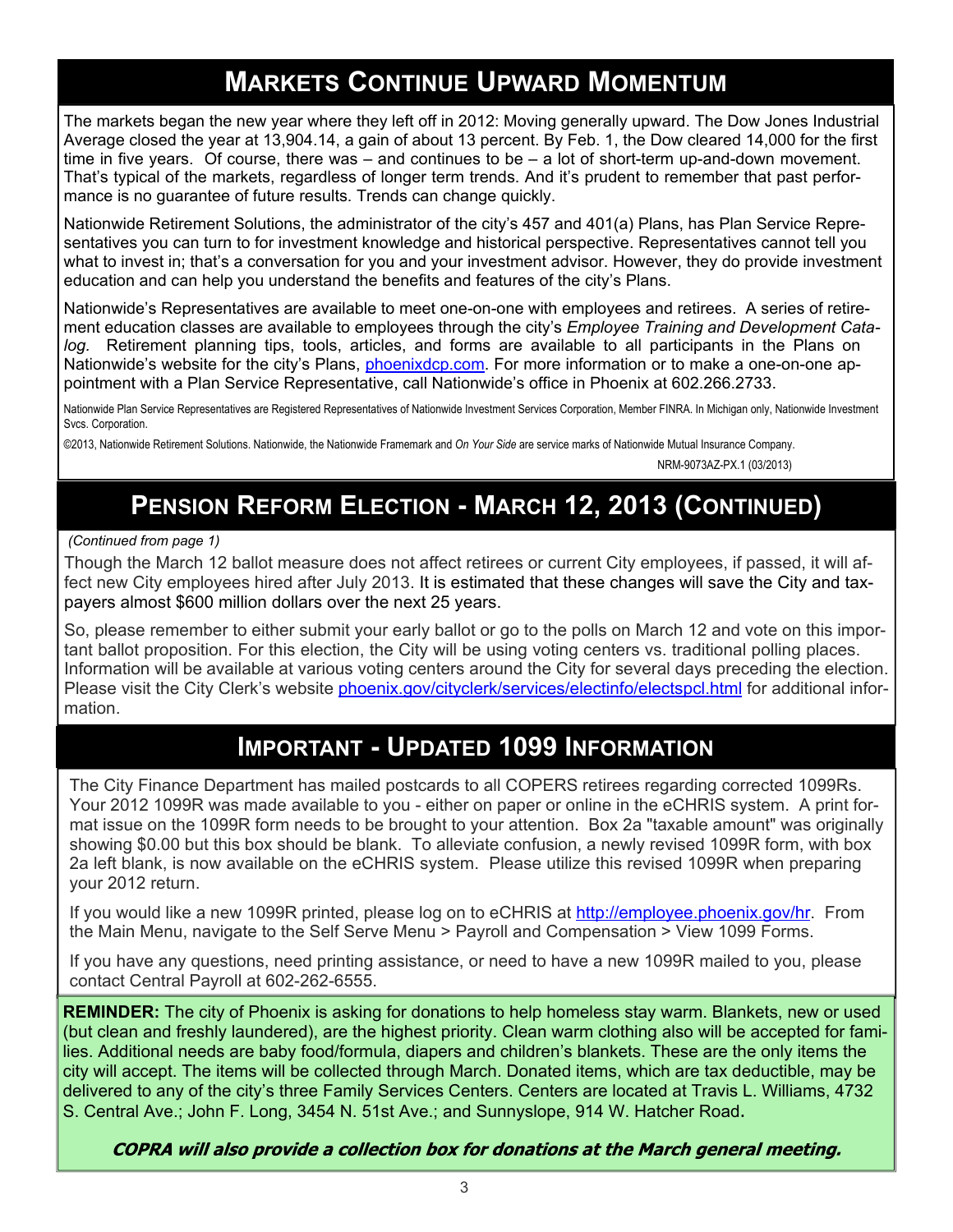# **SERVICE-LINE WARRANTY PROGRAM**

#### **Service-line warranty program helping Phoenix homeowners -**

The National League of Cities (NLC) Service Line Warranty program partnership with the City of Phoenix has saved residents tens of thousands of dollars on repair costs. Since the program launch in fall 2012, more than 16,000 Phoenix homeowners have enrolled. Local plumbers have made repairs at nearly 200 homes, saving those residents more than \$100,000 in sewer and water line repair and replacement costs.

The city is one of more than 150 in the country participating in the NLC program, provided by business partner Service Line Warranties of America (SLWA). The company offers residents optional sewer and water line warranties, covering sewer lines from the private property line to the connection to the home and water lines from the meter to the connection to the home.

Phoenix homeowners will receive two letters in April, as part of the spring campaign. Residents can sign up for water line and/or sewer line warranty coverage. The program is optional and the company bills residents directly – it's not on your city services bill. For more information or if you do not receive a letter and want to enroll, call SLWA at 1-866-922-9006 or visit [slwofa.com.](http://slwofa.com) Only Phoenix residents are eligible to participate in the program.

The city does not spend any money on this program and it actually generates revenue for city programs and services – visit [phoenix.gov/bizpartners](http://phoenix.gov/bizpartners) for more information.

# **PRESIDENT'S MESSAGE (CONTINUED)**

#### *(Continued from page 2)*

From my personal perspective, this is an appropriate step to take at this time. Passage of this ballot measure would result in more balanced contributions being made into the pension system by the City and new employees. This will be a slow growing process that will take considerable time as more and more new employees come on board replacing existing employees. But the result should ultimately be a more fair system for all.

In closing, just a reminder that our annual meeting with the COPERS staff will be held on Thursday, March 28th. Staff will review the current state of the retirement system and have projections for the remainder of the year. This meeting is a prime opportunity to ask questions that you may have. Hope to see you there!

Jack

# **NEW RETIREES (DECEMBER 2012)**

| David Allen<br>Neighborhood Services<br>Parks & Rec<br>Roxanne Allen<br>Robert Anderson<br>Water<br>Hermine Aronson<br>Library<br>ITS.<br>Peter Barton<br>Laura Belval<br><b>Streets Transportation</b><br>Edna Bienz<br>Water<br>Keith Cody<br><b>ITS</b><br>Veronica Costa<br>Human Resources<br><b>Frank Cuevas</b><br><b>Phx Convention Center</b><br><b>William Eastburn</b><br>Housing<br><b>Alfred Erives</b><br><b>Streets Transportation</b><br>City Court<br>Sharon Fogarty<br>Hortense Glenn<br>Planning<br>Anna Gonzales<br>Housing<br>Linda Haeufgloecker<br>Water<br>William Heilman<br><b>Neighborhood Services</b><br>Finance<br>Vincent Hernandez, Jr.<br>Henry Hoffman, Jr.<br>Police<br>Leroy James<br><b>Phx Convention Center</b><br>Jason Johnson<br>Parks & Rec<br><b>Human Services</b><br>Scherri Jones | Hawley LaRue<br>Raymond Lounsbury<br>Angela Martin<br>Peggy Martin<br>Mary Middleton<br>Jean Nelson<br>Donna Overstreet<br>Julie Pearman<br>Linda Romero<br>Laurie Scott<br>Nancy Steptoe<br><b>Steve Stolpe</b><br>Oliver Thomas<br>Paul Thornton<br>Fancesca Tropea<br>Steven Ward<br>Sue Waterworth<br>Gary Williams<br>Alan Wingert<br>Alice Wright<br>Teresa Young | <b>Public Works</b><br>Aviation<br>Aviation<br>Housing<br><b>Human Services</b><br><b>Public Transit</b><br><b>Equal Opportunity</b><br>Planning<br><b>Public Works</b><br><b>City Court</b><br><b>Public Transit</b><br><b>Public Works</b><br><b>ITS</b><br>Fire<br><b>Human Services</b><br><b>Human Services</b><br><b>Human Services</b><br>Aviation<br><b>Public Works</b><br><b>City Court</b><br>Human Resources |
|----------------------------------------------------------------------------------------------------------------------------------------------------------------------------------------------------------------------------------------------------------------------------------------------------------------------------------------------------------------------------------------------------------------------------------------------------------------------------------------------------------------------------------------------------------------------------------------------------------------------------------------------------------------------------------------------------------------------------------------------------------------------------------------------------------------------------------|-------------------------------------------------------------------------------------------------------------------------------------------------------------------------------------------------------------------------------------------------------------------------------------------------------------------------------------------------------------------------|--------------------------------------------------------------------------------------------------------------------------------------------------------------------------------------------------------------------------------------------------------------------------------------------------------------------------------------------------------------------------------------------------------------------------|
|----------------------------------------------------------------------------------------------------------------------------------------------------------------------------------------------------------------------------------------------------------------------------------------------------------------------------------------------------------------------------------------------------------------------------------------------------------------------------------------------------------------------------------------------------------------------------------------------------------------------------------------------------------------------------------------------------------------------------------------------------------------------------------------------------------------------------------|-------------------------------------------------------------------------------------------------------------------------------------------------------------------------------------------------------------------------------------------------------------------------------------------------------------------------------------------------------------------------|--------------------------------------------------------------------------------------------------------------------------------------------------------------------------------------------------------------------------------------------------------------------------------------------------------------------------------------------------------------------------------------------------------------------------|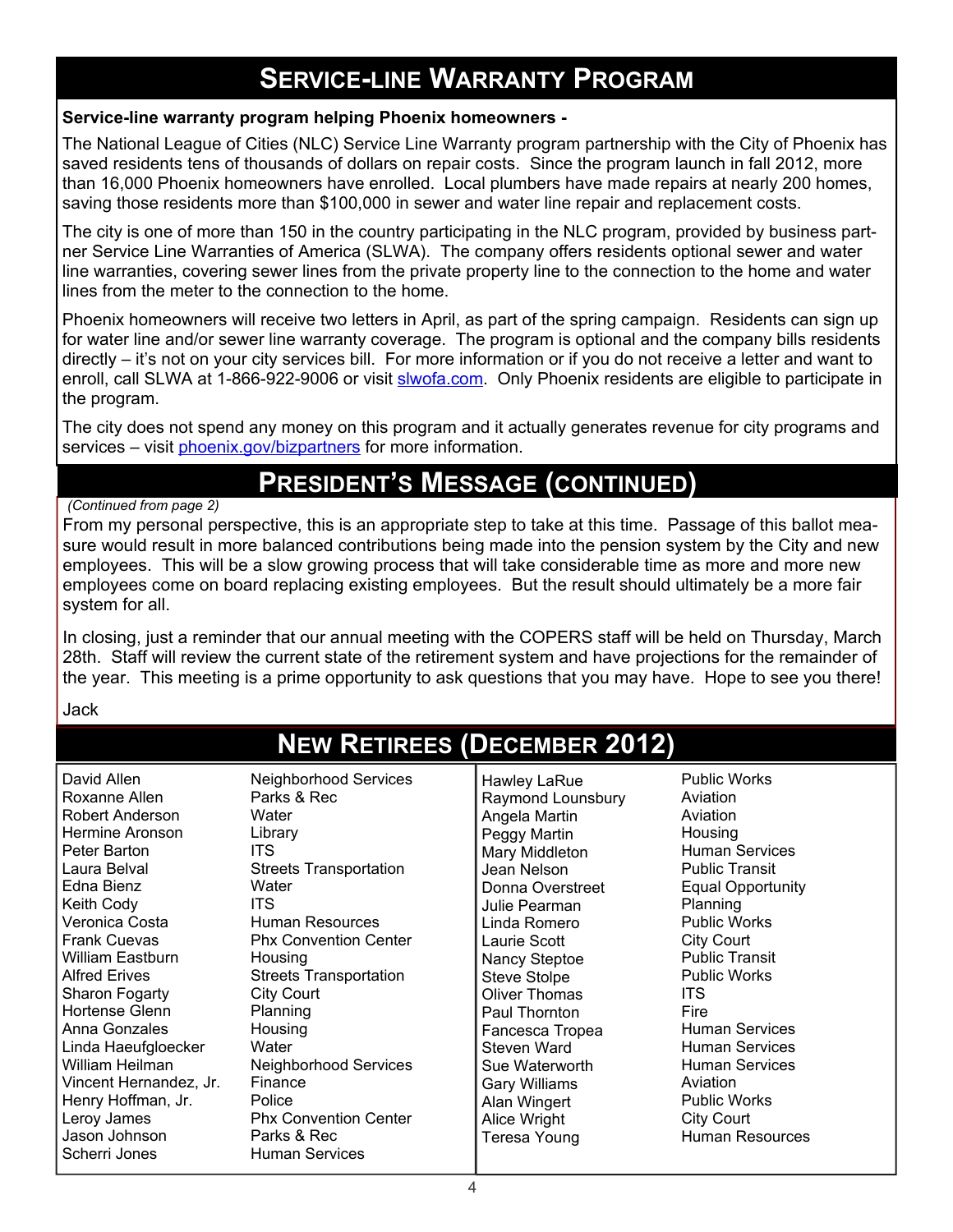# **CITY MANAGER'S CORNER**

Like us at  $f$ 



**Daniel Valenzuela**

This edition of the City Manager's Corner is co-authored by David Cavazos and District 5 Councilman Daniel Valenzuela. We've teamed up to encourage everyone to get healthy. After all, spring is just a few weeks away and what better a reason to get outside and exercise.

Recently, the city launched **[FitPHX](http://phoenix.gov/residents/fitphx/index.html)** which is a new initiative to get Phoenix moving toward becoming one of the top ten healthiest cities in the nation. The program's website connects residents and city employees to health-related programs and

services by encouraging participation in physical-fitness events, nutrition classes and other activities that promote personal wellness.

Workplace wellness programs like [Fit4Phoenix](http://employee.phoenix.gov/hr/fit4phoenix/index.html) have steadily increased over the last several years. [Fit4Phoenix](http://employee.phoenix.gov/hr/fit4phoenix/index.html) is a great resource for employees and retirees and provides on-site health coaching along with fitness and health management classes.



David Cavazos

According to Health Affairs, a non-profit journal for health policy research, company wellness programs can lead to a reduction in not only chronic illness but health care costs and productivity as well. The journal also reports that employer medical costs fell approximately \$3.27 for every dollar spent on wellness programs and that the programs resulted in an overall reduction of 25-percent in sick leave, health plan costs, and workers compensation and disability costs.

Why is this important to Phoenix residents? We have the greatest employees in the world, and it's important that they remain healthy and productive for the overall health of the city. Good health leads to higher morale and less absenteeism which inspires employees to achieve greater results.

The City of Phoenix was recently recognized as one of the "Healthiest Employers in the Valley" for 2013 by the Phoenix Business Journal. Several programs led to this recognition including Fitness Fridays, Arizona Healthy Harvest and the city's Visual Eating and Exercise Program's (VEEP) Real Food Slim Down Challenge which helped employees and their spouses lose more than 4,000 pounds in six months.

We are also proud of our employees and retirees for completing their Health Risk Assessments and biometric screenings. A completion rate of nearly 80% is impressive and reduces each individual's monthly health insurance premiums. Aside from the savings benefit, it's important for all of us to know our blood pressure, glucose and cholesterol levels. You can still participate by getting an assessment with your doctor and completing the forms.

Exercising regularly and healthy eating feels great. We hope you step outside soon to enjoy the upcoming Arizona spring weather.

- David Cavazos & Councilman Daniel Valenzuela

# **STORES WITH EXCELLENT RETURN POLICIES**

*CVS* accepts returns of store-brand items and beauty products anytime—with a receipt. *Kohl's* lets you return anything, anytime, even without a receipt. *Lands' End* takes products back anytime, for any reason with a return form, which is available online. *Nordstrom* takes things back anytime and pays shipping for online returns with a return form that is available online. *REI* allows returns of anything, anytime, even without a receipt—including worn items if you wash them. Some additional restrictions may apply.

Source: Consumer Reports Money Adviser. ConsumerReports.org/bookstore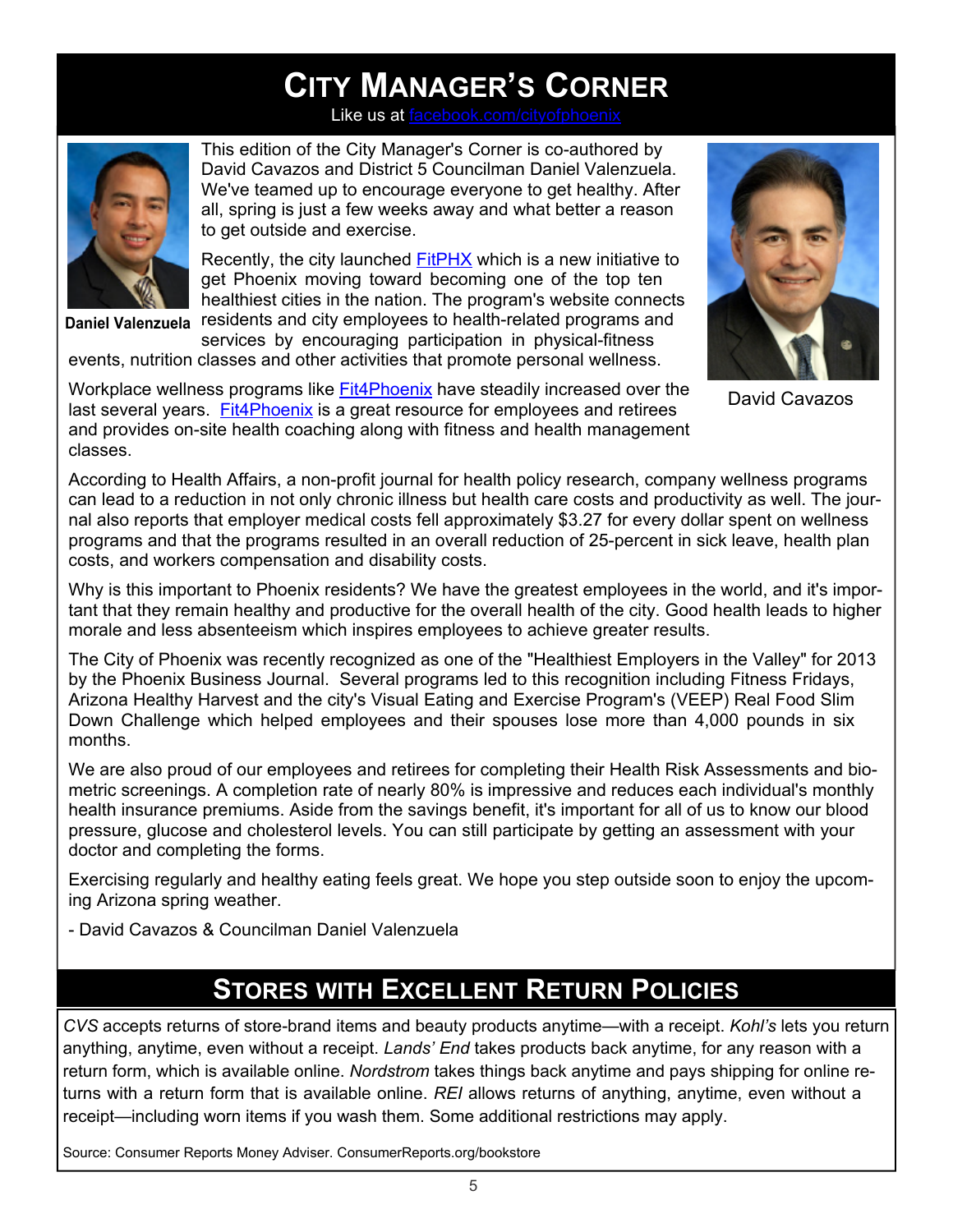### **IS IT A COLD OR THE FLU?**

You're achy, your nose is runny, and your throat feels a little scratchy. Is it a run-of-the-mill winter cold or more serious flu? Here are 3 ways to tell the difference:

**Flu comes with a fever.** The common cold rarely causes body temperature to rise. A high fever is characteristic of the flu – it usually runs between 100 – 102 degrees (or higher, especially in children) and lasts 3 to 4 days. If your first signs are a runny nose, scratchy throat, and sneezing, that's most likely a cold. Those symptoms tend to develop more slowly, while the flu usually comes on suddenly.

**Flu makes you miserable.** Aside from an initial high fever, the aches and pains are more severe. Coughing is continual (and lasts longer), and weakness and exhaustion can be intense. Early reports from the Centers for Disease Control and Prevention predict a severe flu season this year. While a cold may lead to sinus congestion in adults or an ear infection in kids, the flu could develop into bronchitis, pneumonia, or even a brain infection for high-risk people (such as children under 2 and adults over 65).

**Meds won't help a cold.** Get rest and plenty of fluids – that's the advice you'll hear for both conditions. For some flu cases, doctors may prescribe antiviral drugs to ease symptoms and prevent complications. These don't work on colds and should not be confused with antibiotics. A survey showed about 1 in 3 Americans believe antibiotics treat both cold and flu. It's not true: Antibiotics help fight bacterial infections; cold and flu are caused by viruses. There's no cure for a cold, but if you want to try over-the-counter meds, talk to your doctor first – many meds have side effects, and some are dangerous for children.

*Source: The Doctors*

### **SOCIAL SECURITY: CHECK'S NOT IN THE MAIL**

Like it or not, many seniors have a few more jobs to do when it comes to Social Security – including signing up for direct deposit or hitting the computer. Still collecting a paper Social Security check? Get ready to make a change soon. The paper check is supposed to go away by March. People still receiving checks now can sign up for direct deposit or a Direct Express Debit card.

Roughly 5 million people nationwide continue to receive paper checks. There may be a little wiggle room, but Social Security would like people to willingly give up those paper checks. Walt Henderson, director of the electronic-funds-transfer strategy division for the U.S. Treasury, said seniors who are receiving paper checks and don't make a switch by March could receive letters offering assistance in changing to direct deposit or the debit card.

"We will not interrupt payments if a person does not comply, nor will we switch a payment method automatically," Henderson said. He noted that 11 million paper checks were sent out each month as of two years ago, so the number has already been cut by more than half.

Sure, many older people love going to the bank. But before anyone starts grumbling, it's good to know that seniors born on or before May 1, 1921, can still receive that paper check if they want to. Even so, many seniors say direct deposit is the way to go. The Direct Express Debit card is designed for people who do not have bank accounts – what some call the unbanked.

The Direct Express card has been used by more than 3 million people since it was introduced in June 2008. About two-thirds of those people did not have bank accounts when they signed up for the card. How do you make a switch? Call 800-333-1795 or visit [www.GoDirect.org.](http://GoDirect.org)

Or, if you have an account at a bank or credit union, go there to sign up for direct deposit. Some consumers could save \$5 a month or more in checking fees if they sign up for direct deposit.

If you opt for a Direct Express card, pay attention to the fees. One free ATM withdrawal is allowed each month on the Direct Express Debit MasterCard. Additional ATM withdrawals are 90 cents. To get one free

*(Continued on page 7)*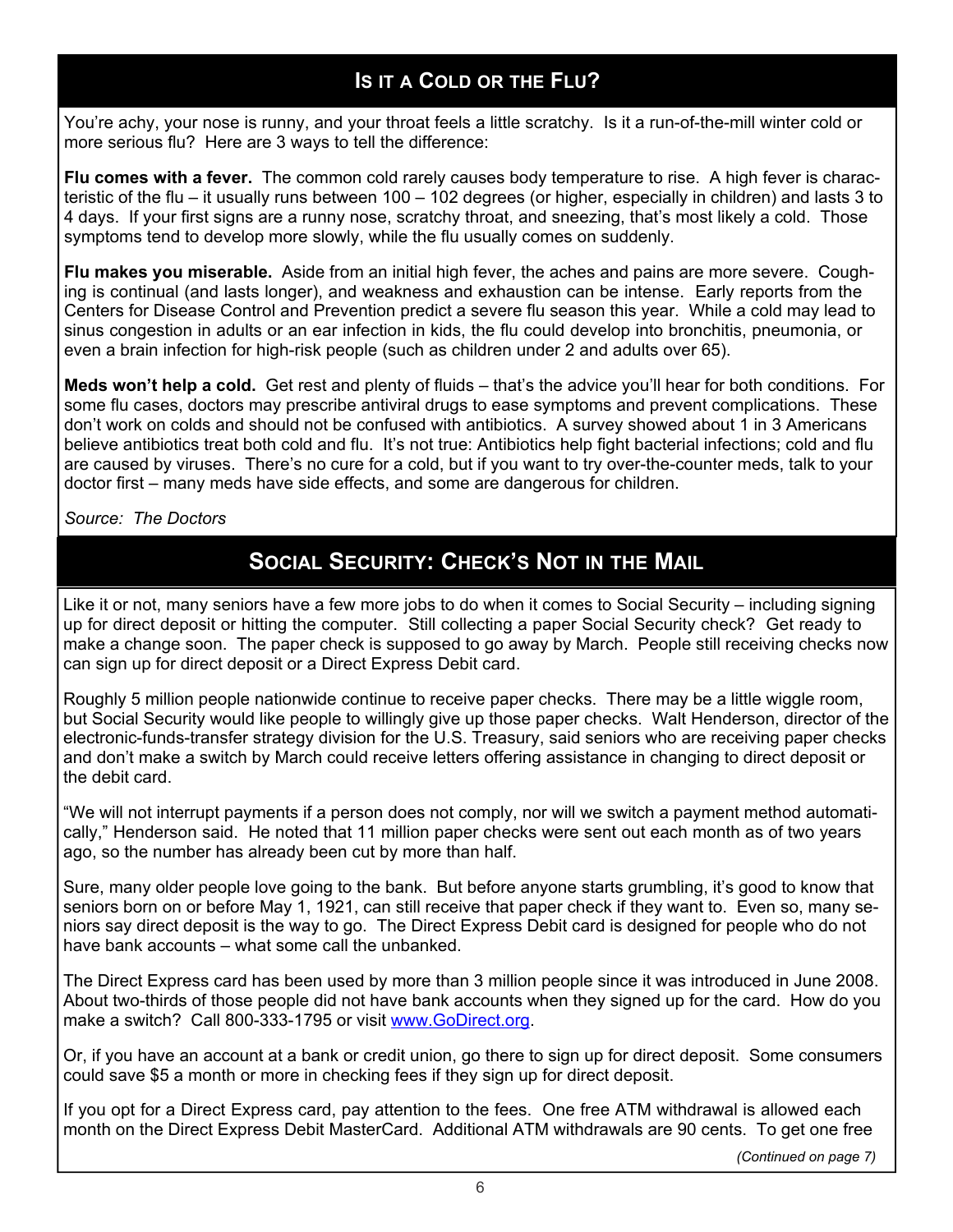#### IN REMEMBRANCE

| <b>Angie Carlos</b>     | 01/01/13 |
|-------------------------|----------|
| Robert F. Keck          | 01/12/13 |
| Patricia A. Depetro     | 01/20/13 |
| <b>Beatrice Shapiro</b> | 01/30/13 |
| Rawglie Perez           | 01/30/13 |
| Jeanne L. Schnurstein   | 01/31/13 |
| <b>Raymond Smiley</b>   | 02/01/13 |
| <b>Charles Woods</b>    | 02/04/13 |
| Jacquelyn Greene        | 02/07/13 |
| Thomas F. Martin        | 02/11/13 |
| Lee B. Weaver           | 02/19/13 |
| Lilliam Imler           | 02/20/13 |

#### HEALTH AND COMPASSION

We care about our members and their families. If someone in your family is ill, whether at home or in a care facility, or if a loved one has passed away, please call Mary Dysinger-Franklin at (602) 705- 8822.

# **SOCIAL SECURITY (CONT.)**

*(Continued from page 6)*

ATM withdrawal, consumers must go to ATMs in the network. See [www.usdirectexpress.com](http://www.usdirectexpress.com) to learn more.

The GoDirect.org site has a countdown clock for how many days, hours, minutes, and seconds are left for paper checks. Some exceptions exist to still receive a paper check, but you'd need to request a waiver in those cases, for example – if Social Security recipients live in remote areas without sufficient banking infrastructure or if electronic payments would impose a hardship due to a mental impairment. Waiver applications can be requested by calling 800-333-1795.

The estimate is that converting the remaining paper checks to electronic payments will save taxpayers \$1 billion over 10 years.

*Source: USA Today*

#### **Tidbit of Information**

Dryer lint can be used to keep the home fires burning. It burns longer than newspaper because of the cotton fibers often trapped within it. What to do: Stuff the lint into a cardboard egg carton or empty toilet paper tube before lighting.

Source: GoodHousekeeping. Goodhousekeeping.com

### **2013 COPRA BOARD**

| President:                       | <b>Jack Thomas</b><br>E-mail                  | (623) 825-6999<br>jtnt@cox.net         |  |  |  |
|----------------------------------|-----------------------------------------------|----------------------------------------|--|--|--|
| <b>Vice President:</b>           | <b>Laura Ross</b>                             | (623) 878-3334                         |  |  |  |
|                                  | E-mail                                        | ljross50@gmail.com                     |  |  |  |
| Treasurer:                       | <b>Barbara Kellogg</b>                        | (623) 322-5227                         |  |  |  |
|                                  | E-mail                                        | avidgolfer@aol.com                     |  |  |  |
| Secretary:                       | <b>Dawnell Navarro</b>                        | (623) 412-0854                         |  |  |  |
|                                  | E-mail                                        | navarro2@cox.net                       |  |  |  |
| <b>Board Members:</b>            | <b>Robert Salemi</b>                          | (480) 821-6707                         |  |  |  |
|                                  | E-mail                                        | rsalemi451@gmail.com                   |  |  |  |
|                                  | <b>Cathleen Gleason</b>                       | (602) 361-2315                         |  |  |  |
|                                  | E-mail                                        | cgleason2@cox.net                      |  |  |  |
|                                  | <b>Sue Stites</b>                             | (602) 819-7106                         |  |  |  |
|                                  | E-mail                                        | sstites@cox.net                        |  |  |  |
|                                  |                                               | Karen Clifford-Anderson (623) 772-7472 |  |  |  |
|                                  | E-mail                                        | kcliffander@yahoo.com                  |  |  |  |
|                                  | <b>Yvonne Warren</b>                          | (602)952-1025                          |  |  |  |
|                                  | E-mail                                        | yimmons@yahoo.com                      |  |  |  |
|                                  | <b>Marvin Roelse</b>                          | (480) 288-1046                         |  |  |  |
|                                  | E-mail                                        | marvinr567@msn.com                     |  |  |  |
|                                  | Benefits Committee Chair & Health Task Force: |                                        |  |  |  |
|                                  | <b>Laura Ross</b>                             | (623) 878-3334                         |  |  |  |
|                                  | E-mail                                        | liross50@gmail.com                     |  |  |  |
| Retirement Board Representative: |                                               |                                        |  |  |  |
|                                  | <b>Cathleen Gleason</b>                       | (602) 361-2315                         |  |  |  |
|                                  | E-mail                                        | cgleason2@cox.net                      |  |  |  |
| By-laws Review Chair:            |                                               |                                        |  |  |  |
|                                  |                                               | Karen Clifford-Anderson (623) 772-7472 |  |  |  |
|                                  | E-mail                                        | kcliffander@yahoo.com                  |  |  |  |
|                                  | Member Support and Social Committee Chair:    |                                        |  |  |  |
|                                  | <b>Yvonne Warren</b>                          | (602)952-1025                          |  |  |  |
|                                  | E-mail                                        | yimmons@yahoo.com                      |  |  |  |
| Membership Chair: Marvin Roelse  |                                               | (480) 288-1046                         |  |  |  |
|                                  | E-mail                                        | marvinr567@msn.com                     |  |  |  |
| Chronicle Chair:                 | <b>Robert Salemi</b>                          | (480) 821-6707                         |  |  |  |
|                                  | E-mail                                        | rsalemi451@gmail.com                   |  |  |  |
| Chronicle Editor:                | <b>Mary Dysinger-Franklin</b>                 | (602) 705-8822                         |  |  |  |
|                                  | E-mail                                        | copranewsletter@gmail.com              |  |  |  |
| $CODDA$ $which$                  |                                               | $uninu$ phone ivogen com               |  |  |  |

| Human Resources - Benefits Section(602) 262-4777 |  |
|--------------------------------------------------|--|
|                                                  |  |

#### **Chronicle Article Deadline**

Please be advised that the deadline for submitting articles for the Chronicle is the **20th day of the month** before you want the article to appear. Any member may submit material for publication, but the Editor determines what will appear in the final copy based on suitability and available space.

This is your Chronicle. Help us by submitting articles of general interest. Tell us about yourself, your family, a trip you've taken or an interesting hobby you have. Suggestions are always welcomed.

E-mail to: COPRAnewsletter@gmail.com Or mail to: Mary Dysinger-Franklin, 6208 E. Desert Cove Ave, Scottsdale, AZ 85254

#### **Disclaimer**

Acceptance of advertisements or articles in the COPRA Chronicle does not constitute an endorsement by COPRA of goods or services.